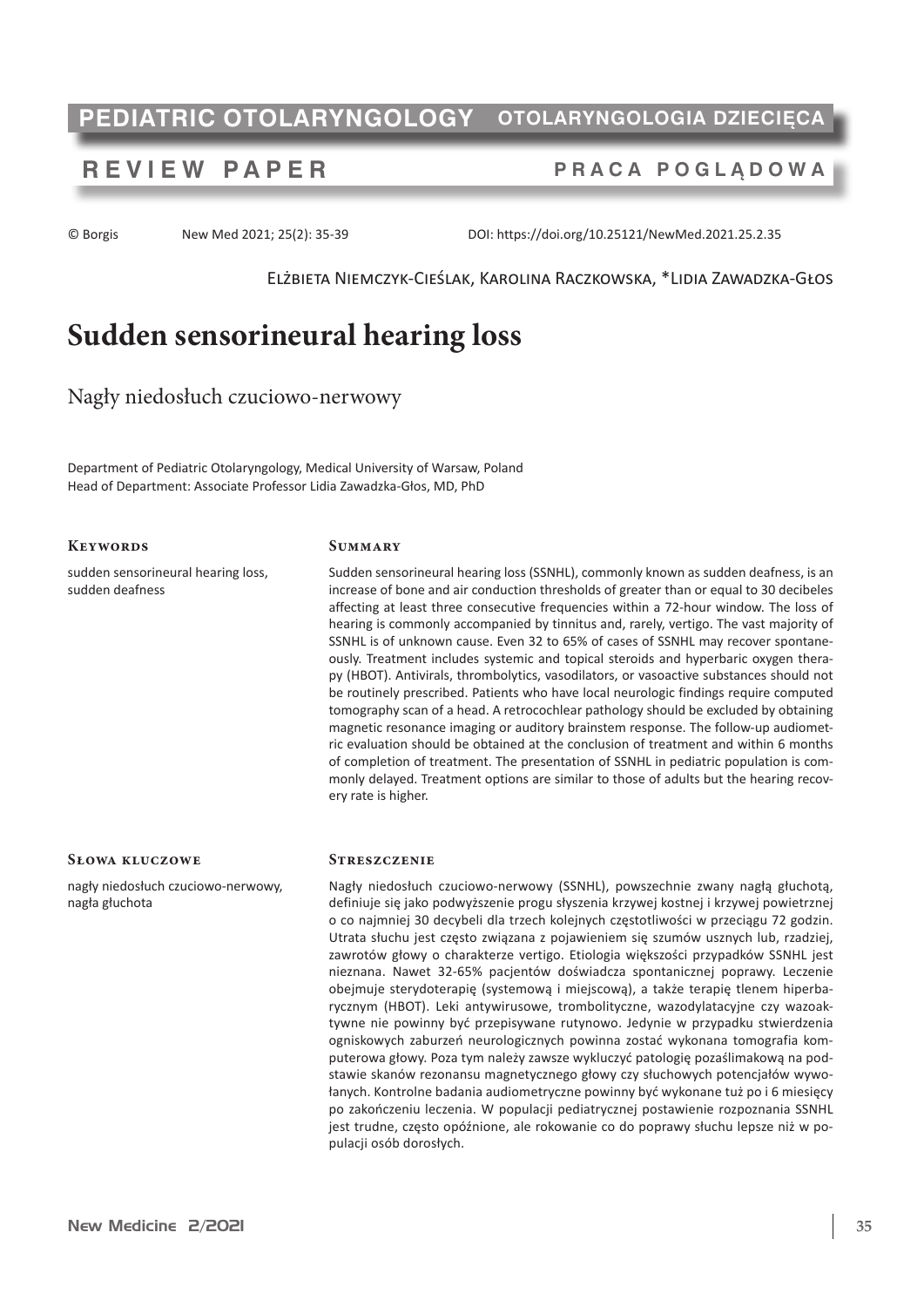#### **Introduction**

Sudden hearing loss (SHL) is defined as a rapid-onset subjective sensation of hearing impairment in one or both ears. The hearing loss may be either conductive, sensorineural or mixed. Sudden sensorineural hearing loss (SSNHL) affects in Poland 5 to 20 per 100 000 adults annually and is sometimes referred colloquially as "nerve hearing loss" (1, 2). The true incidence in pediatric population is unknown. It is estimated to occur in approximately 3-10% of all cases (3). The audiometric criterion for the entity is an increase of bone and air conduction thresholds of greater than or equal to 30 decibels affecting at least three consecutive frequencies within a 72-hour window. Patients may complain of ear fullness prior to the SSNHL onset. Tinnitus and vertigo may be co-occurring symptoms. Tinnitus, when persistent, may become a primary concern. Vertigo, on the other hand, is associated with poorer prognosis for hearing recovery in adults (1, 2). The vast majority of cases of SSNHL affects only one ear. Bilateral cases have been reported to occur in < 2% of adults and are associated with poorer prognosis (4-6).

#### **Ethiology**

SSNHL indicates the abnormal functioning of the cochlea, auditory nerve or even central nervous system. It may be caused by pathologies in cerebello-pontine angle (a.o. vestibular schwannoma), stroke, malignancy, noise, ototoxic medications, trauma. Nevertheless 90% of cases is considered to be idiopathic (2, 7-10). Causes of SSNHL in most of patients is never identified. Possible etiologies include infection, central nervous system pathology, inner ear pathology, autoimmune disease, vascular compromise. Viral infections include: herpes simplex virus, varicella zoster virus, human immunodeficiency virus. Bacterial pathogens which may influence development of SSNHL are: mycoplasma, Lyme disease, tuberculosis, syphilis (1, 2). An association of autoimmune disease with SSNHL has been noted by several studies(11-13). Cerebral microangiopathy co-occuring with diabetes, hypertension and hyperlipidemia in older patients could be associated with worse prognosis. Nevertheless, there is insufficient evidence that any routine laboratory test will impact the diagnosis, treatment or prognosis(2). Signs and symptoms which may suggest non-idiopathic SSNHL are presented in table 1.

### **Management and prognosis**

Even 32 to 65% of cases of SSNHL in adults may recover spontaneously (2, 14, 15). Treatment include systemic and topical steroids and hyperbaric oxygen therapy (HBOT). Other options mentioned in the literature are as follows: antiviral agents, rheologic agents, diuretics, other medications, herbal treatments. The presence of fistula requires middle ear surgery. The alternative is observation alone (2).

**Tab. 1.** Signs and symptoms which may suggest non-idiopathic SSNHL

Sudden onset of bilateral hearing loss (Cogan's syndrome, viral infections, ototoxic medications, trauma, lead poisoning, genetic disorders, mitochondrial disorders, MELAS, sarcoidosis, hyperviscosity syndrome)

Antecedent fluctuating hearing loss on one or both sides (Meniere's disease, Cogan's syndrome, hyperviscosity syndrome)

Concurrent severe bilateral vestibular loss with oscillopsia

Gaze evoked or downbeat nystagmus

Concurrent eye pain, redness, lacrimation and photophobia

Focal neurologic symptoms or signs: headache, confusion, diplopia, dysarthria, focal weakness, focal numbness, ataxia, facial weakness (stroke, brainstem and auditory cortex infarct, anterior inferior cerebellar artery occlusion, severe atherosclerotic narrowing of the vertebrobasilar vessels, multiple sclerosis, meningitis, neoplasms)

Recent head trauma

Recent acoustic trauma

Recent barotrauma

Newest clinical practice guidelines for sudden hearing loss include 13 key action statements (KAS) introduced in 2019 by American Academy of Otolaryngology-Head and Neck Surgery Foundation (2):

- 1. Clinicians should distinguish sensorineural hearing loss from conductive hearing loss when the patients first presents with SHL.
- 2. Clinicians should assess patients with presumptive SSNHL through history and physical examination for bilateral SHL, recurrent episodes of SHL, and/or focal neurologic findings.
- 3. Clinicians should not order routine computed tomography (CT) of the head in the initial evaluation of patients with presumptive SSNHL.
- 4. In patient with SHL, clinicians should obtain, or refer to a clinician who can obtain, audiometry as soon as possible (within 14 days of symptom onset) to confirm diagnosis of SSNHL.
- 5. Clinicians should not obtain routine laboratory tests in patients with SSNHL.
- 6. Clinicians should evaluate patients with SSNHL for retrocochlear pathology by obtaining magnetic resonance imaging (MRI) or auditory brainstem response (ABR).
- 7. Clinicians should evaluate patients with SSNHL about the natural history of the condition, the benefits and risks of medical interventions, and the limitations of existing evidence regarding efficacy.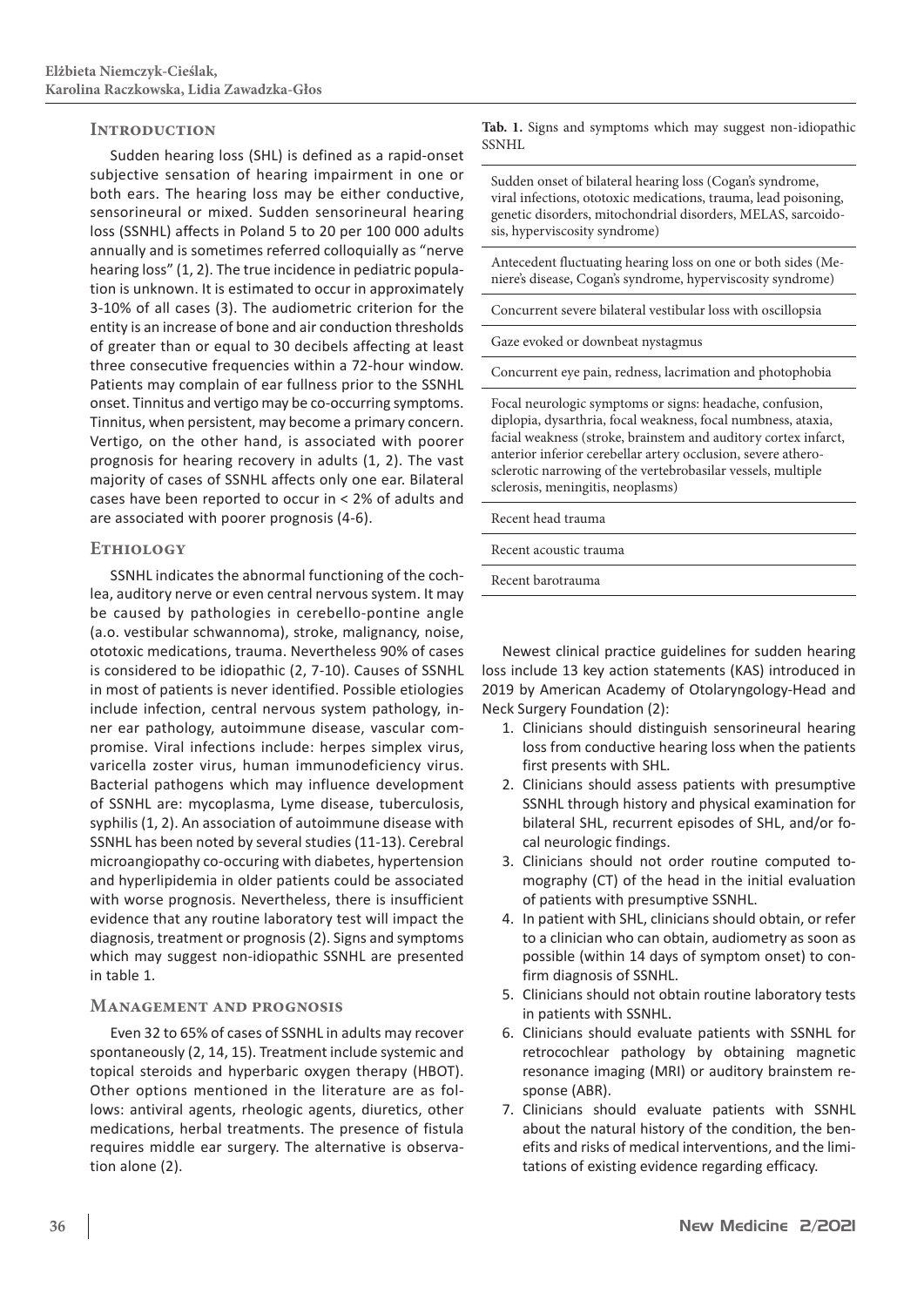- 8. Clinicians may offer corticosteroids as initial therapy to patients with SSNHL within 2 weeks of symptom onset.
- 9a.Clinicians may offer, or refer to a clinician who can offer, hyperbaric oxygen therapy (HBOT) combined with steroids therapy within 2 week of onset of SSNHL.
- 9b.Clinicians may offer, or refer to a clinician who can offer, HBOT combined with steroid therapy as salvage within 1 month of onset of SSNHL.
- 10.Clinicians should offer, or refer to a clinician who can offer, intratympanic steroid therapy when patients have incomplete recovery from SSNHL 2 to 6 weeks after onset of symptoms.
- 11.Clinicians should not routinely prescribe antivirals, thrombolytics, vasodilators, or vasoactive substances to patients with SSNHL.
- 12.Clinicians should obtain follow-up audiometric evaluation for patient with SSNHL at the conclusion of treatment and within 6 months of completion of treatment.
- 13.Clinicians should counsel patients with SSNHL who have residual hearing loss and/or tinnitus about the possible benefits of audiological rehabilitation and other supportive measures.

Complete anamnesis and physical examination should distinguish SSNHL from conductive cases. The patient should answer the question about prior trauma, ear pain, ear canal instrumentation, ear drainage, fever, neurologic symptoms, ear fullness, tinnitus, vertigo. Physical examination includes otoscopy with inspection of ear canals and visualization of tympanic membrane. Certain pathologies(cerumen impaction, otitis media with effusion, acute otitis media, foreign bodies, external otitis, trauma, cholesteatoma etc.) can be excluded at this point. Weber and Rinne tests (tuning forks 256 or 512 Hz) are helpful in distinguishing types of hearing loss when otoscopy revealed no pathology. If the both tests are consistent with each other, the sensitivity may reach even 95% (16). Weber test could be unreliable in more than 20% of cases. When Weber alone lateralizes away from the worse hearing ear, the sensitivity may reach 99% (17). Those results should prompt the audiometric testing with appropriate masking, which should be performed within 14 days of symptoms onset (2).

Patients who may require a CT scan have focal neurologic findings, a history of trauma, chronic ear disease. CT should be considered in patients with known bone disease (a.o. Paget's disease, fibrous dysplasia, metastasis to temporal bone). It should not be routinely performed in patients with SHL in emergency departments. In fact, routine CT scan of the head should be considered unnecessarily harmful due to the radiation dose of 1-10 mSv (2).

MRI is the gold standard for excluding pathologies co- -existing with SSNHL. While it is extremely sensitive and widely available, it is costly and risky in terms of gadolinium administration (immediate reactions to gadolinium, gadolinium-induced nephrogenic systemic fibrosis, deposition of gadolinium-based contrast agent in the brain) (18, 19). The overall intracranial incidental findings on brain MRI are common. The rate of pathogenic MRI abnormalities directly related to the SSNHL ranges from 4.4 to 13.75% (20-25). Those are direct causes of SSNHL (cerebello-pontine angle tumor, cochlear inflammation, multiple sclerosis) or findings that imply an underlying etiology (small vessels cerebral ischemia). Retrocochlear pathology should be excluded based on MRI scans, ABR, and in certain cases - temporal bone CT scans. Cerebellopontine angle tumors, represented in majority of cases by vestibular schwannoma, have a relatively high prevalence (2.7-10.2%) and be the first symptom in patients with SSNHL (9, 22, 26-28). Associated events of disease such as barotrauma or recent viral infection are present in one third of patients with vestibular schwannoma. Hearing recovery does not exclude the tumor (9, 22).

Nevertheless, there are situations in which MRI scans cannot be obtained (a.o. patients with peacemakers, severe claustrophobia, those, who do not wish to have MRI). It should be replaced by contrast-enhanced temporal bone CT scans or ABR. Normal ABR does not exclude retrocochlear pathology and may miss an average of 20% of intracranial vestibular schwannoma tumors(18, 29, 30). It is highly sensitive for tumors greater than 1cm in size and those in cerebellopontine angle. However, it may not be reliable, if hearing threshold exceeds 80 dB at 4000 Hz (31, 32).

The treatment includes immediate systemic (IV or oral) and/or intratympanic (IT) corticosteroids therapy. The treatment should be implemented within 14 days of SSNHL onset and the full dose should be continued for 7 to 14 days and then taper over the similar time period. Combination therapy (systemic + IT) may improve hearing outcome up to 13 dB (33). Contraindications for systemic corticosteroids therapy are certain pathologies such as: insulin-dependent or poorly controlled diabetes, labile hypertension, glaucoma, tuberculosis, peptic ulcer disease, prior psychiatric reactions to corticosteroids, pregnancy. This group should receive IT steroid injections. IT injections should be offered in case of incomplete recovery 2-6 weeks after initial systemic corticosteroid therapy (2).

HBOT exposes a patient to 100% oxygen at a pressure level 1.5-2.0 atmosphere absolute in a specially designed chamber. This facilitates delivery of oxygen to the cochlea, which is very sensitive to ischemia. HBOT can be offered by clinician as a primary therapy additional option within 14 days of initial therapy (2).

A salvage therapy including systemic or IT corticosteroid therapy and/or HBOT can be offered within one month of symptoms onset. Up to date none of the studies reported statistically significant benefit from antiviral, rheologic or vasoactive agents (2). Follow-up should be obtained for 6 months after completion of treatment.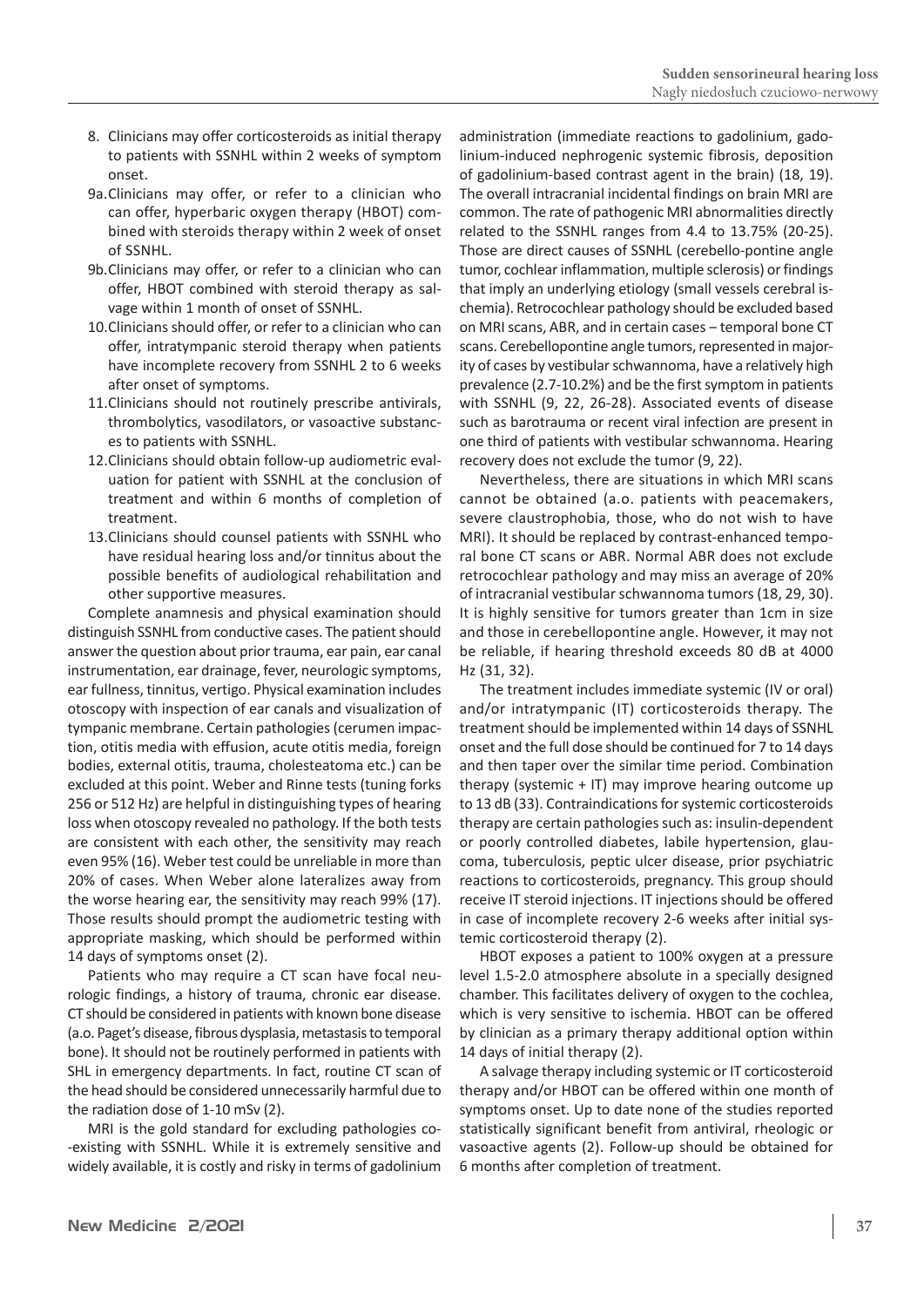#### **Ssnhl in pediatric population**

The presentation of SSNHL in pediatric population is commonly delayed on average from 8.6 to even 122 days (3, 34). Wood et al. (3) conducted a meta-analysis study of management and treatment outcomes in patients under 19 years old. Based on 13 studies (605 patients, 670 ears) they found out that 24.2% of children had abnormal findings in CT or MRI scans of head. The most common serological finding was cytomegalovirus immunoglobulin (IgG or IgM) and constituted 34.3% of ears tested. Bilateral SSNHL occurred in 25.4% pediatric patients. Treatment includes systemic and intratympanic steroids and HBOT – same as in adult population. The partial/total improvement of hearing was associated with following factors: unilateral hearing loss, tinnitus, age > 12 years, ascending audiogram. On the other hand, decreased odds of improvement were associated with: profound and/or bilateral hearing loss, delay of treatment > 6 days. The steroid therapy (general or local) had no impact on increased odds of partial or complete improvement. The meta-analysis does not support vertigo as a negative prognostic factor. Partial improvement or complete resolution of treatment was reported for 53.3% ears.

The authors divided SSNHL pediatric population into two groups: older children (> 6 years) with truly idiopathic etiology who may have similar prognosis to that of adults, and younger children with underlaying congenital disease (genetic, anatomic) or immunologic cause of hearing loss. The latter are less likely to experience recovery of hearing.

#### **Conclusions**

SSNHL is a relatively rare disease which requires an urgent treatment. The loss of hearing is commonly accompanied by tinnitus and, rarely, vertigo. The vast majority of SSNHL is of unknown cause. Treatment includes systemic and topical steroids and might be complemented by HBOT. Even 32 to 65% of cases of SSNHL may recover spontaneously. It is important to exclude retrocochlear pathology based on MRI scans, auditory brainstem response (ABR), and in certain cases - temporal bone CT scans. The followup audiometric evaluation should be obtained at the conclusion of treatment and within 6 months of completion of treatment. The diagnosis of SSNHL in children is often delayed. Treatment options are similar to those of adults but the hearing recovery rate is higher.

#### **Conflict of interest Konflikt interesów**

None Brak konfliktu interesów

#### **Correspondence Adres do korespondencji**

\*Lidia Zawadzka-Głos Klinika Otolaryngologii Dziecięcej Warszawski Uniwersytet Medyczny ul. Żwirki i Wigury 63A 02-091 Warszawa tel. +48 (22) 317-97-21 laryngologia.dsk@uckwum.pl

#### **References/Piśmiennictwo**

- 1. Śliwińska-Kowalska M, Narożny W, Sekula A et al.: Nagły niedosłuch czuciowo- -nerwowy – stanowisko Polskiego Towarzystwa Audiologicznego i Foniatrycznego dotyczące zaleceń diagnostycznych i terapeutycznych. Otorynolaryngologia 2015; 14(2): 65-73.
- 2. Chandrasekhar SS, Tsai Do BS, Schwartz SR et al.: Clinical Practice Guideline: Sudden Hearing Loss (Update). Otolaryngol Head Neck Surg 2019; 161(1\_suppl.): S1-S45.
- 3. Wood JW, Shaffer AD, Kitsko D, Chi DH: Sudden Sensorineural Hearing Loss in Children-Management and Outcomes: A Meta-analysis. Laryngoscope 2021; 131(2): 425-434.
- 4. Byl FM Jr: Sudden hearing loss: eight years' experience and suggested prognostic table. Laryngoscope 1984; 94(5 Pt 1): 647-661.
- 5. Fetterman BL, Saunders JE, Luxford WM: Prognosis and treatment of sudden sensorineural hearing loss. Am J Otol 1996; 17(4): 529-536.
- 6. Huy PT, Sauvaget E: Idiopathic sudden sensorineural hearing loss is not an otologic emergency. Otol Neurotol 2005; 26(5): 896-902.
- 7. Federspil P: Drug-induced sudden hearing loss and vestibular disturbances. Adv Otorhinolaryngol 1981; 27: 144-158.
- 8. Govindaraju R, Omar R, Rajagopalan R et al.: Hearing loss after noise exposure. Auris Nasus Larynx 2011; 38(4): 519-522.
- 9. Saunders JE, Luxford WM, Devgan KK, Fetterman BL: Sudden hearing loss in acoustic neuroma patients. Otolaryngol Head Neck Surg 1995; 113(1): 23-31.
- 10. Norris CH: Drugs affecting the inner ear. A review of their clinical efficacy, mechanisms of action, toxicity, and place in therapy. Drugs 1988; 36(6): 754-772.
- 11. Bovo R, Aimoni C, Martini A: Immune-mediated inner ear disease. Acta Otolaryngol 2006; 126(10): 1012-1021.
- 12. Dayal VS, Ellman M, Sweiss N: Autoimmune inner ear disease: clinical and laboratory findings and treatment outcome. J Otolaryngol Head Neck Surg 2008; 37(4): 591-596.
- 13. Toubi E, Ben-David J, Kessel A et al.: Immune-mediated disorders associated with idiopathic sudden sensorineural hearing loss. Ann Otol Rhinol Laryngol 2004; 113(6): 445-449.